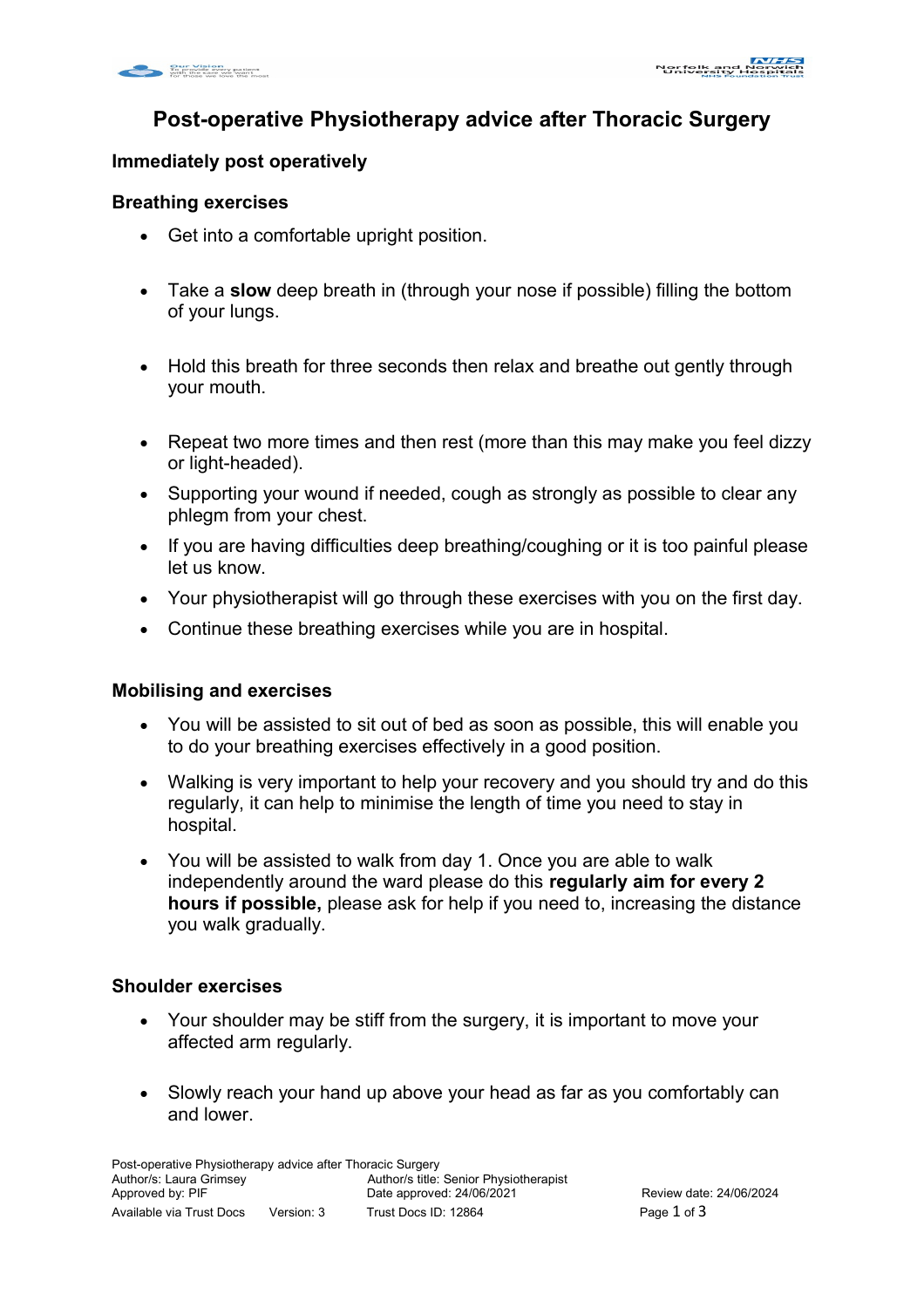## **Once discharged home**

**Walking** 

 Carry on with the walking you have been doing in hospital, increasing the distance walked daily.

Upper body exercises

- Your physiotherapist will discuss the following exercises with you.
- It is important to do these twice a day, to prevent you developing a stiff shoulder.
- Take the operated arm forwards above your head.
- Take the operated arm sideways above your head.
- Bend to one side sliding your hand down your leg, return to the middle and then repeat to the other side.
- With arms crossed over your chest and hands on your shoulders turn to look left and right alternately, keep your back straight.

#### Posture

- It is easy to develop poor posture after surgery, therefore try to sit and stand in an upright posture. Look in a mirror if it helps.
- Try to use both sides of your body.

#### Rest and fatigue

- It is normal to feel tired after discharge and it is important to rest for several periods of the day between activities.
- Increase activities gradually as you feel able.
- Try to go to bed at reasonable times and don't be afraid to restrict visitors as this too can be tiring.
- You should be able to manage **light** work around the house as you feel able, but avoid any **heavy** lifting for the first 6-8 weeks after surgery.

If you have any concerns please call

| Docking Ward Physiotherapist: | Ring switchboard 01603 286286 and ask for bleep |
|-------------------------------|-------------------------------------------------|
|                               | 1015 (Working hours 8.30-4.30 Mon to Fri)       |

Docking Ward: 01603 286431 (24 hours)

Post-operative Physiotherapy advice after Thoracic Surgery<br>Author/s: Laura Grimsey<br>Author/s title: Senior Physiotherapist Author/s: Laura Grimsey Approved by: PIF **Date approved: 24/06/2021** Review date: 24/06/2024 Available via Trust Docs Version: 3 Trust Docs ID: 12864Page 2 of 3